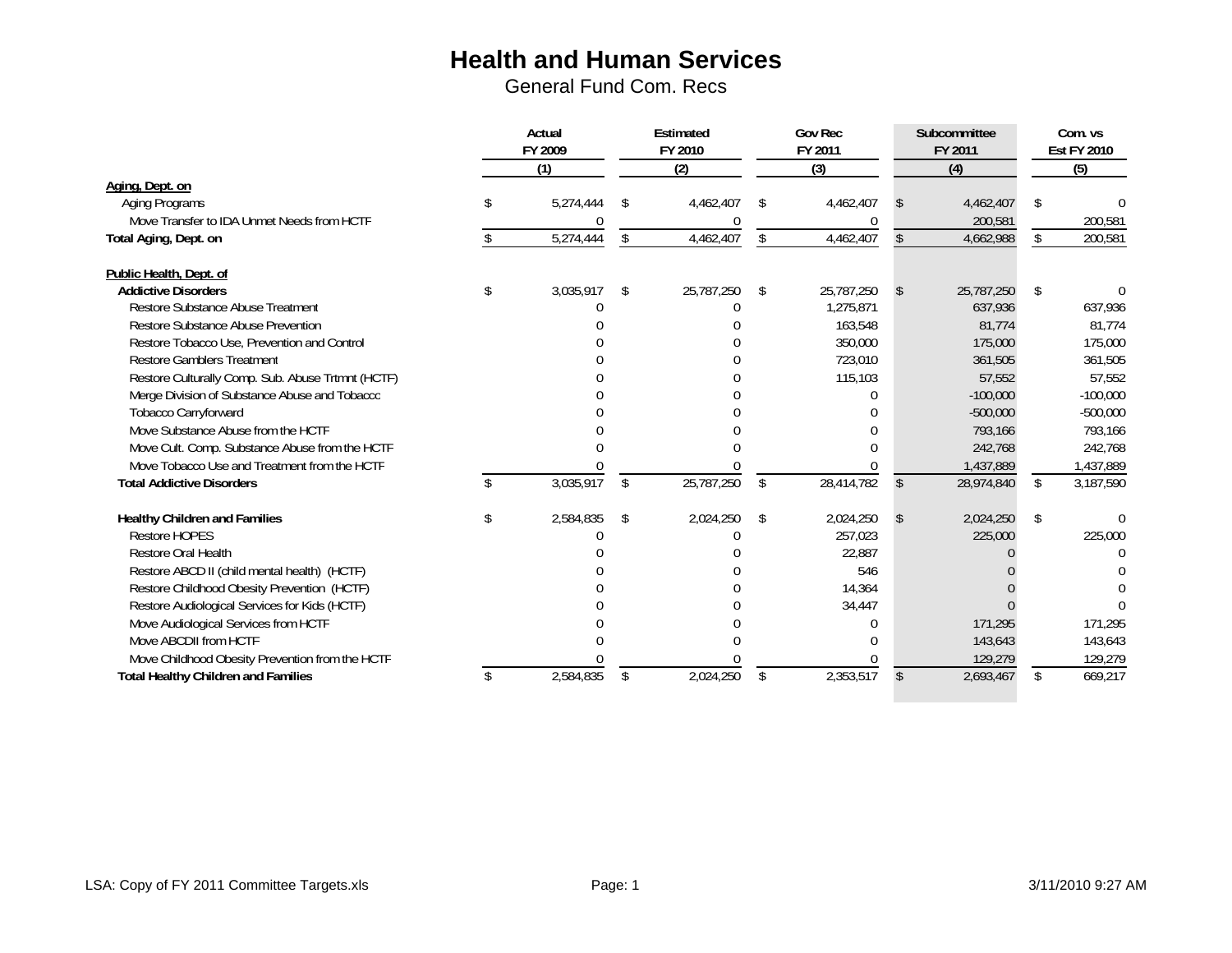General Fund Com. Recs

|                                                             | Actual<br>FY 2009 |                  |                | Estimated<br>FY 2010 | <b>Gov Rec</b><br>FY 2011   |               | Subcommittee<br>FY 2011 | Com. vs<br><b>Est FY 2010</b> |            |  |
|-------------------------------------------------------------|-------------------|------------------|----------------|----------------------|-----------------------------|---------------|-------------------------|-------------------------------|------------|--|
|                                                             |                   | $\overline{(1)}$ |                | $\overline{(2)}$     | $\overline{(\overline{3})}$ |               | $\overline{(4)}$        |                               | (5)        |  |
| <b>Chronic Conditions</b>                                   |                   | 2,169,991        | \$             | 2,480,612            | \$<br>2,480,612             | $\mathbb{S}$  | 2,480,612               | \$                            |            |  |
| Restore Child Health Specialty Clinics                      |                   | O                |                | $\Omega$             | 18,473                      |               | $\Omega$                |                               |            |  |
| Restore Muscular Dystrophy                                  |                   | $\Omega$         |                | $\Omega$             | 1,750                       |               | $\Omega$                |                               |            |  |
| <b>Restore Birth Defects</b>                                |                   | $\Omega$         |                | $\Omega$             | 29,271                      |               | $\Omega$                |                               | $\Omega$   |  |
| Restore AIDS Drug Assist. Program                           |                   | $\overline{0}$   |                | $\overline{0}$       | 24,494                      |               | 269,000                 |                               | 269,000    |  |
| Restore PKU Assistance                                      |                   | $\overline{0}$   |                | $\mathbf 0$          | 55,960                      |               | 40,000                  |                               | 40,000     |  |
| Restore Prescription Drug Donation                          |                   | $\Omega$         |                | $\theta$             | 10,512                      |               | $\Omega$                |                               | $\theta$   |  |
| <b>Restore Epilepsy Education</b>                           |                   |                  |                | $\Omega$             | 31,925                      |               |                         |                               |            |  |
| Restore Brain Injury Council                                |                   |                  |                | $\Omega$             | 28,000                      |               |                         |                               |            |  |
| Restore Brain Injury Services                               |                   |                  |                | $\Omega$             | 21,336                      |               |                         |                               |            |  |
| Restore Comp. Cancer Control Prog.(HCTF)                    |                   |                  |                |                      | 61,595                      |               |                         |                               |            |  |
| Restore Child Health Specialty Clinics (HCTF)               |                   |                  |                |                      | 38,327                      |               |                         |                               | $\Omega$   |  |
| Move Child Health Specialty Clinics from HCTF               |                   |                  |                |                      | $\mathbf{0}$                |               | 344,944                 |                               | 344,944    |  |
| Move ICCCC from HCTF                                        |                   |                  |                | $\Omega$             | $\theta$                    |               | 408,802                 |                               | 408,802    |  |
| Move Cervical and Colon Cancer Screening from HCTF          |                   | $\Omega$         |                | $\Omega$             | $\mathbf 0$                 |               | 145,550                 |                               | 145,550    |  |
| <b>Total Chronic Conditions</b>                             | $\mathcal{S}$     | 2,169,991        | $\mathfrak{L}$ | 2,480,612            | \$<br>2,802,255             | $\mathcal{S}$ | 3,688,908               | \$                            | 1,208,296  |  |
| <b>Community Capacity</b>                                   | \$                | 1,722,362        | \$             | 3,705,162            | \$<br>3,705,162             | $\mathsf{\$}$ | 3,705,162               | \$                            |            |  |
| Restore Gov. Physical Fitness Council                       |                   | O                |                | 0                    | 23,000                      |               | $\theta$                |                               |            |  |
| Move Local Public Health Redesign from HCTF                 |                   |                  |                |                      | $\mathbf{0}$                |               | 55,214                  |                               | 55,214     |  |
| Move Direct Care Worker Assoc from HCTF                     |                   |                  |                |                      | $\mathbf{0}$                |               | 135,000                 |                               | 135,000    |  |
| Move Direct Care Worker Task Force from HCTF                |                   |                  |                |                      | $\theta$                    |               | 180,000                 |                               | 180,000    |  |
| Move Direct Care Worker Scholarships from HCTF              |                   |                  |                |                      | 0                           |               | 63,000                  |                               | 63,000     |  |
| Move Mental Health Professional Shortage - HF 146 from HCTF |                   |                  |                |                      | $\mathbf{0}$                |               | 184,050                 |                               | 184,050    |  |
| Move Collaborative Iowa/Nebraska from HCTF                  |                   |                  |                |                      | 0                           |               | 73,620                  |                               | 73,620     |  |
| Move Collaborative Family Planning from HCTF                |                   |                  |                |                      | $\mathbf{0}$                |               | 74,517                  |                               | 74,517     |  |
| Move Collaborative Local 3-County Pilot from HCTF           |                   |                  |                |                      | 0                           |               | 74,517                  |                               | 74,517     |  |
| Move Collaborative Maternal 3-County Pilot from HCTF        |                   |                  |                |                      | $\mathbf{0}$                |               | 74,517                  |                               | 74,517     |  |
| Move Collaborative Free Clinics from HCTF                   |                   |                  |                |                      | $\theta$                    |               | 184,050                 |                               | 184,050    |  |
| Move Collaborative Rural Clinics from HCTF                  |                   |                  |                |                      | $\Omega$                    |               | 110,430                 |                               | 110,430    |  |
| Move Collaborative Specialty Care from HCTF                 |                   |                  |                |                      | $\Omega$                    |               | 294,480                 |                               | 294,480    |  |
| Move Collaborative Pharmacy Infrastructure from HCTF        |                   |                  |                | $\Omega$             | $\Omega$                    |               | 294,480                 |                               | 294,480    |  |
| <b>Total Community Capacity</b>                             | \$                | 1,722,362        | \$             | 3,705,162            | \$<br>3,728,162             | $\mathbb{S}$  | 5,503,037               | \$                            | 1,797,875  |  |
| <b>Elderly Wellness</b>                                     |                   | 9,095,475        |                | 7,511,201            | 7,511,201                   |               | 7,511,201               |                               | $\Omega$   |  |
| Restore Local Public Health Nursing                         |                   | $\Omega$         |                | $\theta$             | 229,208                     |               | 229,208                 |                               | 229,208    |  |
| Restore Home Care Aide Services                             |                   |                  |                | $\Omega$             | 605,370                     |               | 605,370                 |                               | 605,370    |  |
| Reduce funds directed to non elderly wellness initiatives   |                   |                  |                |                      | $\mathbf 0$                 |               | $-300,000$              |                               | $-300,000$ |  |
| <b>Total Elderly Wellness</b>                               | \$                | 9,095,475        | \$             | 7,511,201            | \$<br>8,345,779             | $\mathcal{S}$ | 8,045,779               | \$                            | 534,578    |  |

LSA: Copy of FY 2011 Committee Targets.xls **Exercise 2** Page: 2 3/11/2010 9:27 AM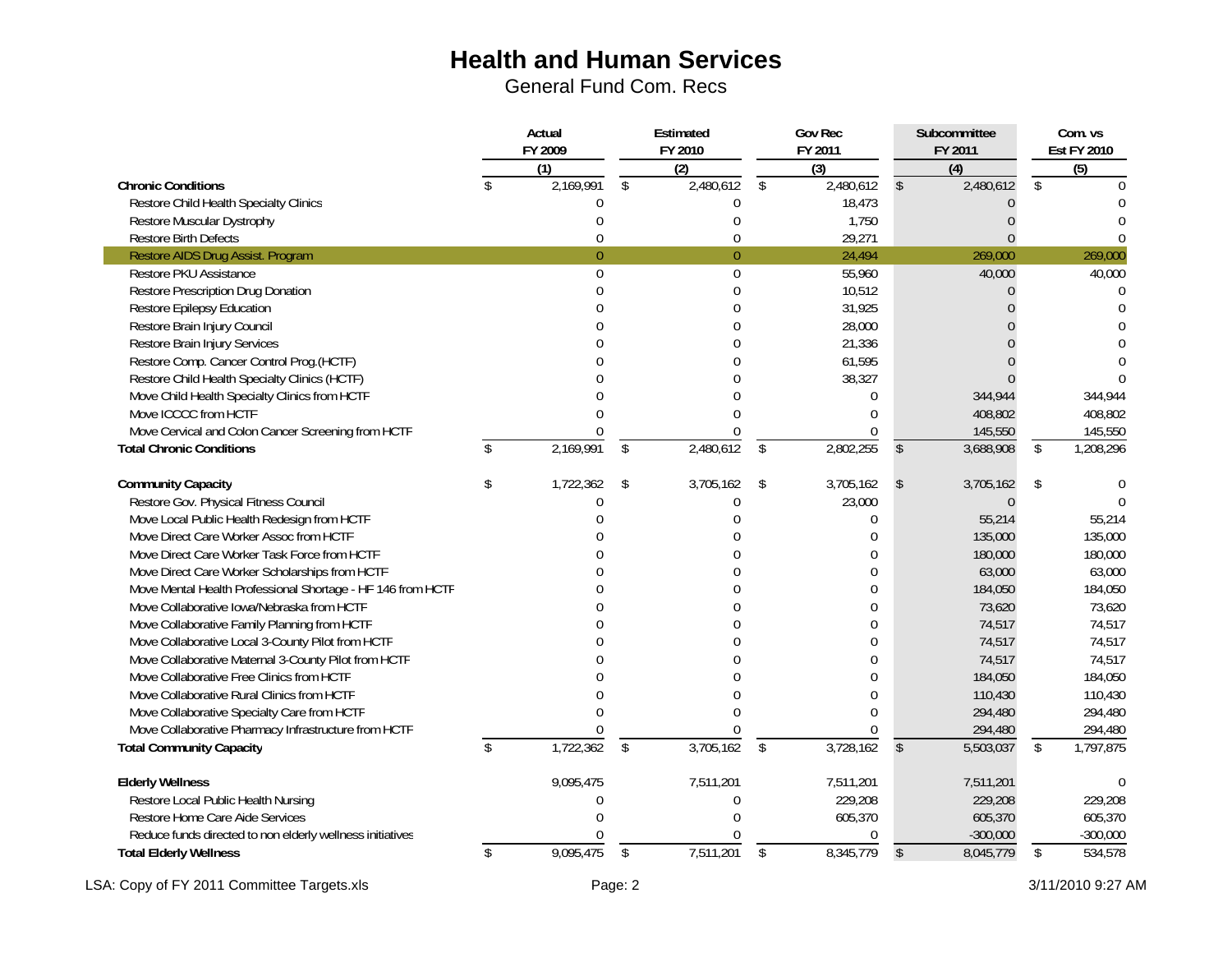|                                                                        | Actual<br>FY 2009 |               |                 | Estimated<br>FY 2010 |                    | <b>Gov Rec</b><br>FY 2011   |                         | Subcommittee<br>FY 2011 | Com. vs<br><b>Est FY 2010</b> |                           |  |
|------------------------------------------------------------------------|-------------------|---------------|-----------------|----------------------|--------------------|-----------------------------|-------------------------|-------------------------|-------------------------------|---------------------------|--|
|                                                                        |                   | (1)           |                 | (2)                  |                    | $\overline{(\overline{3})}$ |                         | (4)                     |                               | (5)                       |  |
| <b>Environmental Hazards</b><br>Restore Childhood Lead Poisoning Prog. | S.                | 721,737<br>0  | \$              | 900,352<br>0         | -\$                | 900,352<br>65,598           | \$                      | 900,352<br>0            | \$                            | $\Omega$<br>$\mathbf 0$   |  |
| <b>Total Environmental Hazards</b>                                     | $\mathsf{\$}$     | 721,737       | $\overline{\$}$ | 900,352              | $\overline{\$}$    | 965,950                     | $\mathbb{S}$            | 900,352                 | $\overline{\$}$               | $\Omega$                  |  |
| <b>Infectious Diseases</b>                                             | \$                | 2,795,546     | \$              | 1,467,595            | \$                 | 1,467,595                   | \$                      | 1,467,595               | \$                            | $\theta$                  |  |
| <b>Infectious Diseases</b>                                             |                   | U             |                 | 0                    |                    | $\mathbf{0}$                |                         | 7,500                   |                               | 7,500                     |  |
| Restore Vaccine Preventable Diseases for Children                      |                   |               |                 |                      |                    | 118,967                     |                         | $\Omega$                |                               | $\theta$                  |  |
| Restore Hepatitis Edu, Treatment, and Prevention                       |                   |               |                 |                      |                    | 6,895                       |                         |                         |                               | $\Omega$                  |  |
| Restore Prescription Srvs STDs, TB<br><b>Restore Testing Srvs STDs</b> |                   |               |                 |                      |                    | 5,920<br>3,410              |                         |                         |                               | $\theta$                  |  |
| Restore TB Treatment                                                   |                   |               |                 |                      |                    | 3,180                       |                         | $\Omega$                |                               | $\mathbf{0}$              |  |
| <b>Total Infectious Diseases</b>                                       | \$                | 2,795,546     | \$              | 1,467,595            | $\mathfrak{L}$     | 1,605,967                   | \$                      | 1,475,095               | \$                            | 7,500                     |  |
| <b>Public Protection</b>                                               | \$                | 3,115,215     | \$              | 3,212,987            | \$                 | 3,212,987                   | \$                      | 3,212,987               | \$                            | $\overline{0}$            |  |
| Restore Children's Sex Violence Prevention                             |                   |               |                 | 0                    |                    | 23,248                      |                         |                         |                               | $\mathbf{0}$              |  |
| <b>Total Public Protection</b>                                         | \$                | 3,115,215     | \$              | 3,212,987            | \$                 | 3,236,235                   | \$                      | 3,212,987               | \$                            | $\Omega$                  |  |
| <b>Total Resource Management</b>                                       | \$                | 1,194,098     | \$              | 956,265              | \$                 | 956,265                     | $\mathcal{S}$           | 956,265                 | \$                            | $\Omega$                  |  |
| Total Public Health, Dept. of                                          |                   | 26,435,176    | \$              | 48,045,674           | \$                 | 52,408,912                  |                         | 55,450,730              | \$                            | 7,405,056                 |  |
| Human Services, Dept. of                                               |                   |               |                 |                      |                    |                             |                         |                         |                               |                           |  |
| <b>Licensed Classroom Teachers</b>                                     | \$                | $\Omega$      | $\mathcal{S}$   | 103,950              | $\mathbf{\hat{S}}$ | 103,950                     | $\mathcal{S}$           | 103,950                 | $\overline{\$}$               | $\Omega$                  |  |
| <b>General Administration</b>                                          | \$                | 16,848,360    | \$              | 13,727,271           | \$                 | 13,727,271                  | $\sqrt[6]{2}$           | 13,727,271              | \$                            | $\Omega$                  |  |
| <b>Offset ARRA Funding Losses</b>                                      |                   | $\Omega$      |                 | $\theta$             |                    | $\theta$                    |                         | 1,625,000               |                               | 1,625,000                 |  |
| <b>Total General Administration</b>                                    | \$                | 16,848,360    | \$              | 13,727,271           | \$                 | 13,727,271                  | $\sqrt[6]{\frac{1}{2}}$ | 15,352,271              | \$                            | 1,625,000                 |  |
| <b>Child Support Recoveries</b>                                        | \$                | 15,082,461    | \$              | 12,078,414           | \$                 | 12,078,414                  | $\mathsf{\$}$           | 12,078,414              | \$                            | $\theta$                  |  |
| <b>Electronic Payor Payments</b>                                       |                   | $\Omega$      |                 | $\Omega$             |                    | $\boldsymbol{0}$            |                         | $-23,000$               |                               | $-23,000$                 |  |
| EO Modify CSRU Funding                                                 |                   | U             |                 | U                    |                    | $\theta$                    |                         | $-228,000$              |                               | $-228,000$                |  |
| <b>Total Child Support Recoveries</b>                                  | $\mathcal{S}$     | 15,082,461    | $\mathcal{S}$   | 12,078,414           | $\mathcal{S}$      | 12,078,414                  | $\mathsf{\$}$           | 11,827,414              | $\mathbb{S}$                  | $-251,000$                |  |
| <b>Field Operations</b>                                                | \$                | 69,234,591    | \$              | 56,729,548           | \$                 | 56,729,548                  | $\mathsf{\$}$           | 56,729,548              | \$                            | $\theta$                  |  |
| <b>Additional TANF Dollars</b>                                         |                   | $\theta$      |                 | $\theta$             |                    | $\overline{0}$              |                         | $-1,676,505$            |                               | $-1,676,505$              |  |
| Transfer TANF to Field                                                 |                   | $\Omega$<br>U |                 | $\Omega$             |                    | $\Omega$                    |                         | $-7,100,000$            |                               | $-7,100,000$              |  |
| <b>Offset Funding Loss</b>                                             | \$                | 69,234,591    | \$              | 56,729,548           | \$                 | $\Omega$<br>56,729,548      | \$                      | 5,154,581<br>53,107,624 | \$                            | 5,154,581<br>$-3,621,924$ |  |
| <b>Total Field Operations</b>                                          |                   |               |                 |                      |                    |                             |                         |                         |                               |                           |  |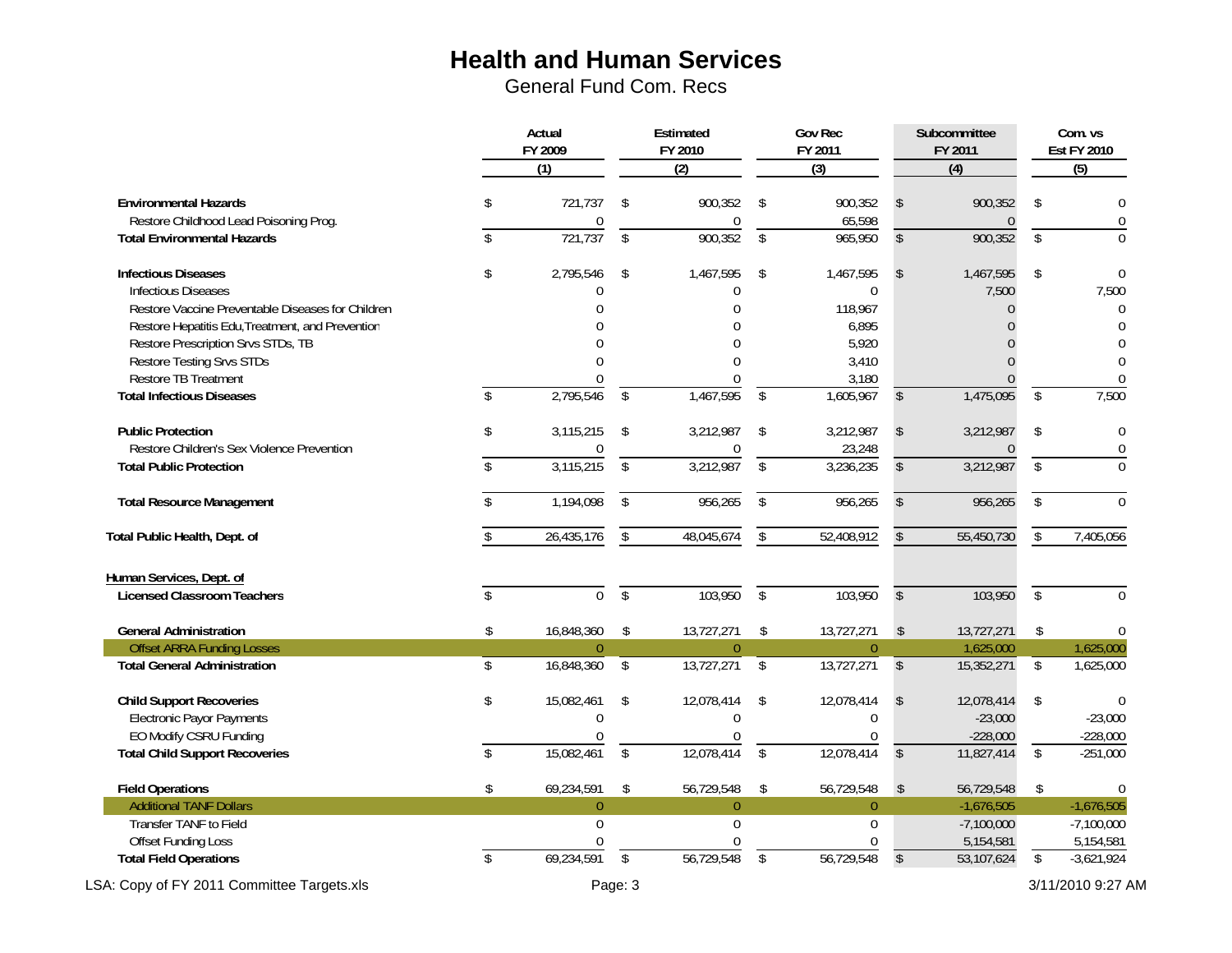|                                                              | Actual<br>FY 2009 |                               |                         | Estimated<br>FY 2010          |                         | <b>Gov Rec</b><br>FY 2011   |                         | Subcommittee<br>FY 2011 | Com. vs<br><b>Est FY 2010</b> |                  |  |
|--------------------------------------------------------------|-------------------|-------------------------------|-------------------------|-------------------------------|-------------------------|-----------------------------|-------------------------|-------------------------|-------------------------------|------------------|--|
|                                                              |                   | $\overline{(1)}$              |                         | (2)                           |                         | $\overline{(\overline{3})}$ |                         | $\overline{(4)}$        |                               | $\overline{(5)}$ |  |
| Toledo Juvenile Home<br>Transfer from Eldora Training School | \$                | 7,591,274<br>$\boldsymbol{0}$ | \$                      | 6,079,283<br>$\boldsymbol{0}$ | \$                      | 6,079,283<br>110,000        | \$                      | 6,079,283<br>110,000    | \$                            | 110,000          |  |
| <b>Offset ARRA Funding Losses</b>                            |                   | $\pmb{0}$                     |                         | $\boldsymbol{0}$              |                         | $\pmb{0}$                   |                         | 840,000                 |                               | 840,000          |  |
| Reorg Consolidate Admin                                      |                   | $\mathbf 0$                   |                         | $\mathbf 0$                   |                         | $\mathbf 0$                 |                         | $-51,684$               |                               | $-51,684$        |  |
| <b>Total Toledo Juvenile Home</b>                            | \$                | 7,591,274                     | \$                      | 6,079,283                     | \$                      | 6,189,283                   | $\mathcal{S}$           | 6,977,599               | \$                            | 898,316          |  |
| <b>Eldora Training School</b>                                | \$                | 12,045,087                    | \$                      | 9,646,008                     | \$                      | 9,646,008                   | $\mathsf{\$}$           | 9,646,008               | \$                            | $\mathbf{0}$     |  |
| Transfer to Toledo Juvenile Home                             |                   | $\overline{0}$                |                         | $\mathbf{0}$                  |                         | $-110,000$                  |                         | $-110,000$              |                               | $-110,000$       |  |
| <b>Offset ARRA Funding Losses</b>                            |                   | $\overline{0}$                |                         | $\overline{0}$                |                         | $\overline{0}$              |                         | 1,400,000               |                               | 1,400,000        |  |
| Reorg Consolidate Admin                                      |                   | $\pmb{0}$                     |                         | $\pmb{0}$                     |                         | $\pmb{0}$                   |                         | $-84,946$               |                               | $-84,946$        |  |
| <b>Total Eldora Training School</b>                          | \$                | 12,045,087                    | \$                      | 9,646,008                     | \$                      | 9,536,008                   | \$                      | 10,851,062              | \$                            | 1,205,054        |  |
| Civil Commit. Unit for Sex Offenders                         | \$                | 6,701,758                     | \$                      | 6,174,184                     | \$                      | 6,174,184                   | \$                      | 6,174,184               | \$                            | $\theta$         |  |
| Reorg Consolidate Admin                                      |                   | $\Omega$                      |                         | $\theta$                      |                         | $\theta$                    |                         | $-41,524$               |                               | $-41,524$        |  |
| <b>Offset ARRA Funding Losses</b>                            |                   | $\Omega$                      |                         | $\Omega$                      |                         | $\Omega$                    |                         | 500,000                 |                               | 500,000          |  |
| <b>Total Civil Commit. Unit for Sex Offenders</b>            | $\mathcal{S}$     | 6,701,758                     | $\overline{\mathsf{s}}$ | 6,174,184                     | $\overline{\mathsf{s}}$ | 6,174,184                   | $\mathsf{\$}$           | 6,632,660               | $\overline{\mathsf{S}}$       | 458,476          |  |
| <b>Cherokee MHI</b>                                          | \$                | 6,109,285                     | \$                      | 4,892,468                     | \$                      | 4,892,468                   | $\sqrt[6]{2}$           | 4,892,468               | \$                            | $\theta$         |  |
| <b>Offset ARRA Funding Losses</b>                            |                   | $\overline{0}$                |                         | $\overline{0}$                |                         | $\overline{0}$              |                         | 425,000                 |                               | 425,000          |  |
| Reorg Consolidate Admin                                      |                   | $\Omega$                      |                         | $\Omega$                      |                         | $\Omega$                    |                         | $-95,489$               |                               | $-95,489$        |  |
| <b>Total Cherokee MHI</b>                                    | \$                | 6,109,285                     | \$                      | 4,892,468                     | \$                      | 4,892,468                   | $\sqrt[6]{\frac{1}{2}}$ | 5,221,979               | $\overline{\$}$               | 329,511          |  |
| <b>Clarinda MHI</b>                                          | \$                | 7,298,531                     | \$                      | 5,604,601                     | \$                      | 5,604,601                   | \$                      | 5,604,601               | \$                            | $\theta$         |  |
| <b>Offset ARRA Funding Losses</b>                            |                   | $\overline{0}$                |                         | $\overline{0}$                |                         | $\theta$                    |                         | 585,000                 |                               | 585,000          |  |
| Reorg Consolidate Admin                                      |                   | $\mathbf 0$                   |                         | $\mathbf 0$                   |                         | $\mathbf 0$                 |                         | $-49,903$               |                               | $-49,903$        |  |
| <b>Total Clarinda MHI</b>                                    | \$                | 7,298,531                     | \$                      | 5,604,601                     | \$                      | 5,604,601                   | $\mathsf{\$}$           | 6,139,698               | $\mathbb{S}$                  | 535,097          |  |
| Independence MHI                                             | \$                | 10,693,858                    | \$                      | 8,553,210                     | \$                      | 8,553,210                   | $\mathsf{\$}$           | 8,553,210               | \$                            | $\Omega$         |  |
| <b>Offset ARRA Funding Losses</b>                            |                   | $\theta$                      |                         | $\overline{0}$                |                         | $\overline{0}$              |                         | 1,165,000               |                               | 1,165,000        |  |
| Reorg Consolidate Admin                                      |                   | $\overline{0}$                |                         | $\mathbf{0}$                  |                         | $\pmb{0}$                   |                         | $-127,557$              |                               | $-127,557$       |  |
| <b>Total Independence MHI</b>                                | \$                | 10,693,858                    | \$                      | 8,553,210                     | \$                      | 8,553,210                   | \$                      | 9,590,653               | \$                            | 1,037,443        |  |
| Mt Pleasant MHI                                              | \$                | 2,023,008                     | \$                      | 1,614,663                     | \$                      | 1,614,663                   | $\mathsf{\$}$           | 1,614,663               | \$                            |                  |  |
| <b>Offset ARRA Funding Losses</b>                            |                   | $\overline{0}$                |                         | $\overline{0}$                |                         | $\overline{0}$              |                         | 50,000                  |                               | 50,000           |  |
| Reorg Consolidate Admin                                      |                   | 0                             |                         | $\mathbf 0$                   |                         | 0                           |                         | $-51,488$               |                               | $-51,488$        |  |
| <b>Total Mt Pleasant MHI</b>                                 | \$                | 2,023,008                     | $\mathsf{\$}$           | 1,614,663                     | $\mathbf{\hat{S}}$      | 1,614,663                   | $\mathsf{\$}$           | 1,613,175               | $\overline{\$}$               | $-1,488$         |  |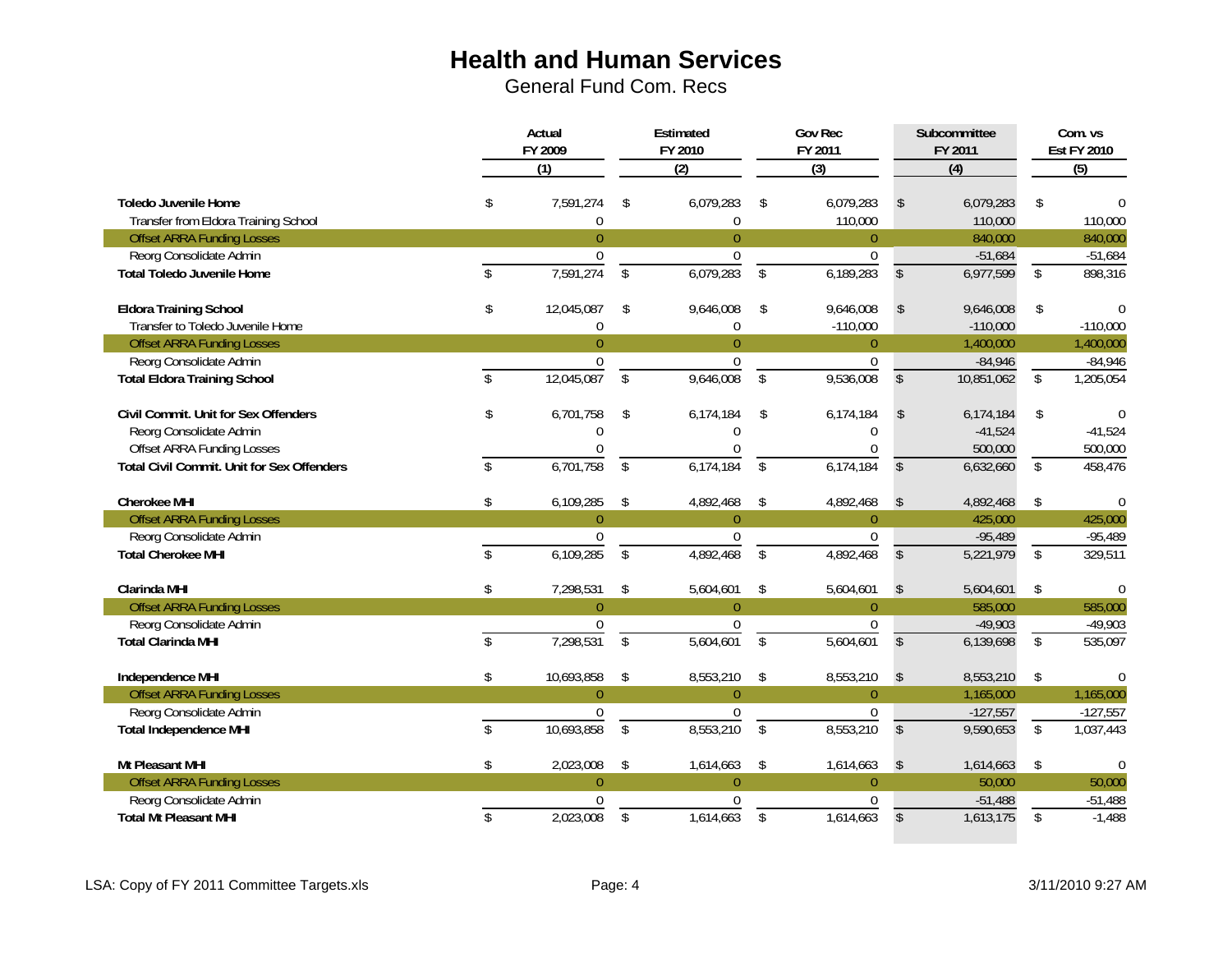|                                              | Actual     |     | Estimated  | <b>Gov Rec</b>     |               |    | Subcommittee  | Com. vs |                    |  |  |
|----------------------------------------------|------------|-----|------------|--------------------|---------------|----|---------------|---------|--------------------|--|--|
|                                              | FY 2009    |     | FY 2010    |                    | FY 2011       |    | FY 2011       |         | <b>Est FY 2010</b> |  |  |
|                                              | (1)        |     | (2)        |                    | (3)           |    | (4)           |         | (5)                |  |  |
| <b>Glenwood Resource Center</b>              | 18,903,764 | \$. | 15,808,438 | $\mathbf{\hat{s}}$ | 15,808,438    |    | 15,808,438    | \$.     |                    |  |  |
| Reorg Consolidate Admin                      |            |     |            |                    |               |    | $-506,224$    |         | $-506,224$         |  |  |
| Annual FMAP Adjustment                       |            |     |            |                    | $-114,849$    |    | $-114,849$    |         | $-114,849$         |  |  |
| Reduction due to available ARRA dollars      |            |     |            |                    | $-204,526$    |    | $-204,526$    |         | $-204,526$         |  |  |
| <b>Total Glenwood Resource Center</b>        | 18,903,764 | \$  | 15,808,438 | \$                 | 15,489,063    |    | 14,982,839    | \$      | $-825,599$         |  |  |
| <b>Woodward Resource Center</b>              | 12,561,726 | -\$ | 9,786,280  | - \$               | 9,786,280     |    | 9,786,280     |         |                    |  |  |
| Reorg Consolidate Admin                      |            |     |            |                    |               |    | $-391,185$    |         | $-391,185$         |  |  |
| Annual FMAP Adjustment                       |            |     |            |                    | $-82,824$     |    | $-82,824$     |         | $-82,824$          |  |  |
| <b>Total Woodward Resource Center</b>        | 12,561,726 | \$  | 9,786,280  | \$                 | 9,703,456     |    | 9,312,271     | \$      | $-474,009$         |  |  |
| Family Investment Program/JOBS               | 42,060,901 | -\$ | 31,133,430 | -\$                | 31,133,430    | -S | 31,133,430    | \$      |                    |  |  |
| Restore lost ARRA dollars                    |            |     |            |                    | 7,484,292     |    | 7,484,292     |         | 7,484,292          |  |  |
| Fund additional caseload growth              |            |     |            |                    | 8,198,481     |    | 8.198.481     |         | 8,198,481          |  |  |
| Replace available FY 2010 carryforward       |            |     |            |                    | 11,677,559    |    | 11,677,559    |         | 11,677,559         |  |  |
| Reduction due to available carryforward      |            |     |            |                    | $-3,461,677$  |    | $-3,461,677$  |         | $-3,461,677$       |  |  |
| Reduction due to TANF Emergency dollars      |            |     |            |                    | $-11,603,498$ |    | $-11,603,498$ |         | $-11,603,498$      |  |  |
| Eliminate Transfer to Child Care             |            |     |            |                    | $-13,448,490$ |    | $-13,448,490$ |         | $-13,448,490$      |  |  |
| Increased Promise Jobs Participation         |            |     |            |                    | 77,907        |    | 77,907        |         | 77,907             |  |  |
| Reduction due to EBT vendor contract         |            |     |            |                    | $-853,933$    |    | $-853,933$    |         | $-853,933$         |  |  |
| Reduction due to use of electronic transfers |            |     |            |                    | $-64,209$     |    | $-64,209$     |         | $-64,209$          |  |  |
| Requirements in SF 389                       |            |     |            |                    | 1,993,568     |    | 1,993,568     |         | 1,993,568          |  |  |
| <b>Restoration of ATB</b>                    |            |     |            |                    | 602,109       |    | 602,109       |         | 602,109            |  |  |
| Total Family Investment Program/JOBS         | 42,060,901 | \$. | 31,133,430 | <sup>\$</sup>      | 31,735,539    |    | 31,735,539    |         | 602,109            |  |  |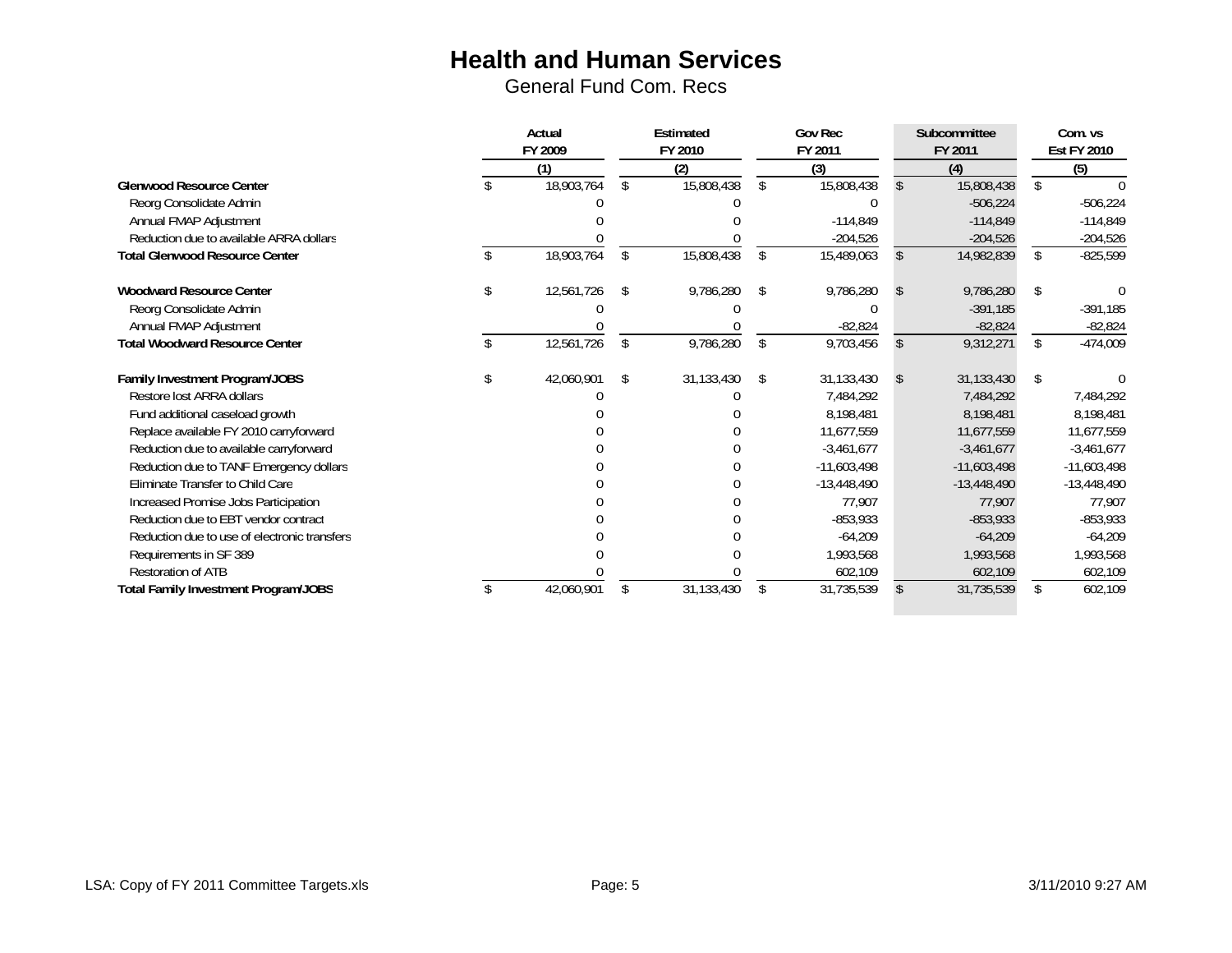|                                                  | Actual  |                  | Estimated         | <b>Gov Rec</b>    |              | Subcommittee   |              | Com. vs            |
|--------------------------------------------------|---------|------------------|-------------------|-------------------|--------------|----------------|--------------|--------------------|
|                                                  | FY 2009 |                  | FY 2010           | FY 2011           | FY 2011      |                |              | <b>Est FY 2010</b> |
|                                                  |         | (1)              | (2)               | (3)               |              | (4)            |              | (5)                |
| <b>Medical Assistance</b>                        |         | 593,302,330      | \$<br>610,096,134 | \$<br>610,096,134 | $\mathbb{S}$ | 610,096,134    | \$           |                    |
| Restore lost ARRA dollars                        |         |                  | $\Omega$          | 120,090,941       |              | 120,090,941    |              | 120,090,941        |
| Increased fee-for-service utilization            |         |                  |                   | 20,476,732        |              | 20,476,732     |              | 20,476,732         |
| Increased fee-for-service enrollment growth      |         |                  |                   | 17,081,466        |              | 17,081,466     |              | 17,081,466         |
| Increased Medicare expenditures                  |         |                  | O                 | 8,569,859         |              | 8,569,859      |              | 8,569,859          |
| Increased utilization of Mental Health Services  |         |                  | $\Omega$          | 7,493,897         |              | 7,493,897      |              | 7,493,897          |
| Increases in HCBS Elderly Waiver                 |         |                  | $\Omega$          | 4,690,185         |              | 4,690,185      |              | 4,690,185          |
| Increased enrollment Money Follows the Person    |         |                  | $\Omega$          | 984,615           |              | 984,615        |              | 984,615            |
| Increased enrollment TCM                         |         |                  | $\Omega$          | 799,598           |              | 799,598        |              | 799,598            |
| All other Program Increases                      |         |                  | $\mathbf 0$       | 1,182,748         |              | 1,182,748      |              | 1,182,748          |
| Replace one time transfer for Hospital Rebase    |         |                  | $\mathbf{0}$      | 1,833,333         |              | 1,833,333      |              | 1,833,333          |
| Annual FMAP adjustment                           |         |                  | $\theta$          | $-3,829,725$      |              | $-3,829,725$   |              | $-3,829,725$       |
| Decrease in several expenditure categories       |         |                  | $\overline{0}$    | $-12,193,875$     |              | $-12,193,875$  |              | $-12,193,875$      |
| Restoration of ATB                               |         |                  | $\Omega$          | 2,052,213         |              | 2,052,213      |              | 2,052,213          |
| <b>Revised SLTF Estimates</b>                    |         |                  | $\theta$          | $-20,054,081$     |              | $-20,054,081$  |              | $-20,054,081$      |
| Revision to match estimating workgroup           |         |                  | $\theta$          | 46,281,386        |              | 46,281,386     |              | 46,281,386         |
| Additional savings annualize the ATB             |         |                  | $\mathbf 0$       | $-12,771,415$     |              | $-12,771,415$  |              | $-12,771,415$      |
| Move funds to SSA                                |         |                  | $\Omega$          | $-1,801,402$      |              | $-1,801,402$   |              | $-1,801,402$       |
| <b>Government Reorg Savings</b>                  |         |                  |                   | $\Omega$          |              | $-6, 157, 400$ |              | $-6,157,400$       |
| EO Medicaid Integrity Efforts Part 1             |         |                  | $\Omega$          | $\mathbf 0$       |              | $-8,100,000$   |              | $-8,100,000$       |
| EO Best Purchase Price for Med Equip.            |         | $\Omega$         | $\Omega$          | $\mathbf{0}$      |              | $-500,000$     |              | $-500,000$         |
| EO Modify Durable Med Equip. Rental vs. Purchase |         | $\theta$         | $\pmb{0}$         | $\pmb{0}$         |              | $-200,000$     |              | $-200,000$         |
| Decrease due to Health Care Trust Fund Dollars   |         | $\boldsymbol{0}$ | $\pmb{0}$         | $\boldsymbol{0}$  |              | $-7,964,338$   |              | $-7,964,338$       |
| Decrease due to SLTF dollars                     |         |                  | $\overline{0}$    | $\boldsymbol{0}$  |              | $-1,339,527$   |              | $-1,339,527$       |
| Decrease due to Cash Reserve Funds               |         | U                | $\theta$          | 0                 |              | $-187,800,000$ |              | $-187,800,000$     |
| Decrease due to Additional ARRA Funding          |         |                  |                   | 0                 |              | $-130,897,931$ |              | -130,897,931       |
| Decrease due to change in forecast estimate      |         |                  |                   | $\Omega$          |              | $-6,000,000$   |              | $-6,000,000$       |
| Medicaid                                         |         |                  |                   | $\theta$          |              | $-23,102,069$  |              | $-23,102,069$      |
| <b>Total Medical Assistance</b>                  |         | 593,302,330      | \$<br>610,096,134 | \$<br>790,982,609 | \$           | 418,921,344    | $\mathbb{S}$ | $-191, 174, 790$   |
| <b>Total Health Insurance Premium Payment</b>    |         | 570,924          | \$<br>457,210     | \$<br>457,210     | \$           | 457,210        | \$           | $\theta$           |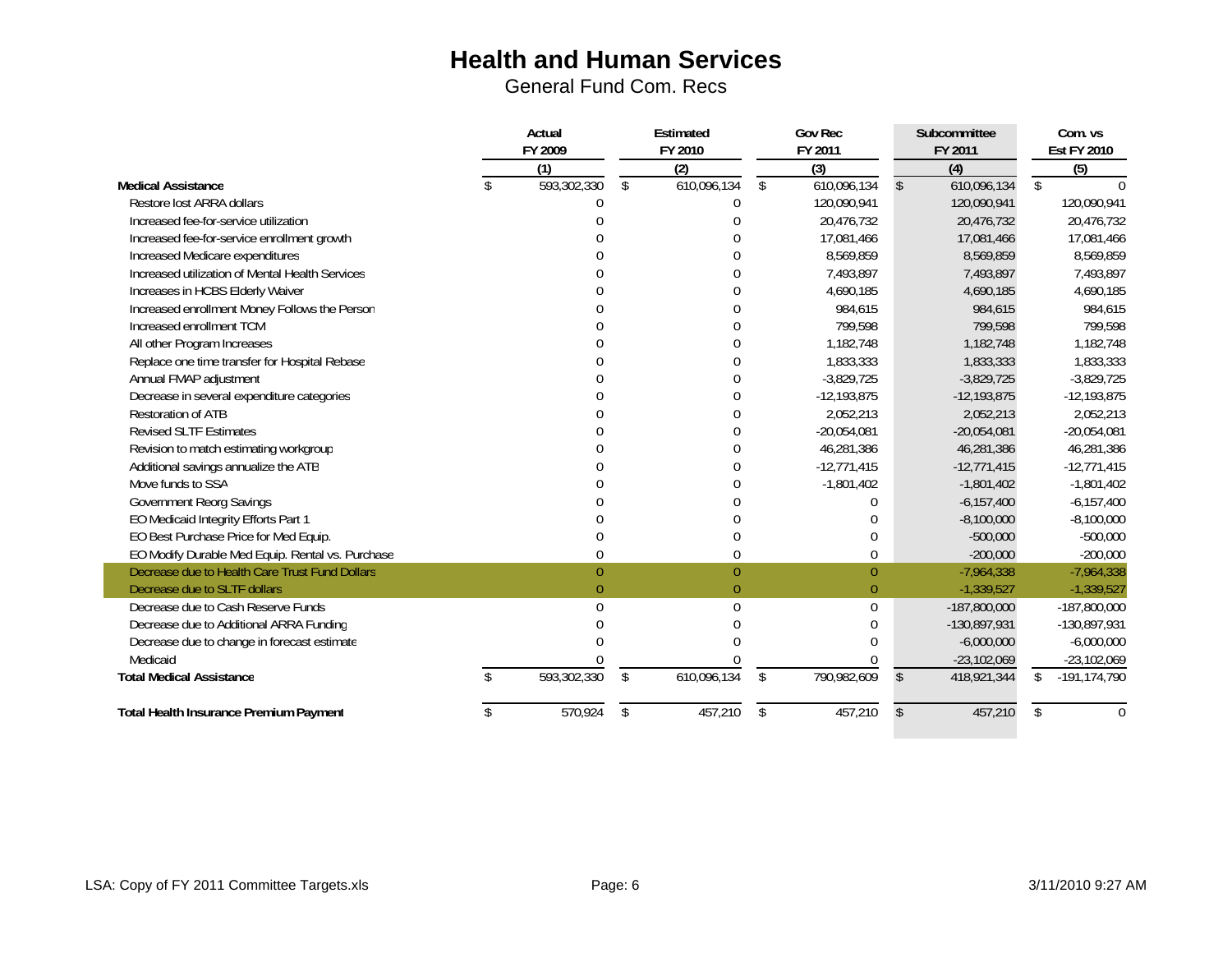|                                                | Actual<br>FY 2009 |                  | Estimated          |                  |                    | <b>Gov Rec</b> |               | Subcommittee  | Com. vs            |                  |  |
|------------------------------------------------|-------------------|------------------|--------------------|------------------|--------------------|----------------|---------------|---------------|--------------------|------------------|--|
|                                                |                   |                  |                    | FY 2010          |                    | FY 2011        |               | FY 2011       | <b>Est FY 2010</b> |                  |  |
|                                                |                   | $\overline{(1)}$ |                    | $\overline{(2)}$ |                    | $\overline{3}$ |               | (4)           |                    | $\overline{(5)}$ |  |
| <b>Medical Contracts</b>                       |                   | 13,953,067       | $\mathbf{\hat{S}}$ | 12,286,353       | $\mathbf{\hat{s}}$ | 12,286,353     | \$.           | 12,286,353    | $\mathbb{S}$       |                  |  |
| Contract inflation, IT increases               |                   | O                |                    | U                |                    | 915,415        |               | 915,415       |                    | 915,415          |  |
| Eliminate one-time IME reprocurement costs     |                   |                  |                    |                  |                    | $-150,000$     |               | $-150,000$    |                    | $-150,000$       |  |
| Upgrade to HIPPA version 5010                  |                   |                  |                    | U                |                    | 34,348         |               | 34,348        |                    | 34,348           |  |
| Moving to paperless methods                    |                   | 0                |                    | 0                |                    | $-190,555$     |               | $-190,555$    |                    | $-190,555$       |  |
| Increase from Pharm. Settlement Account        |                   | $\theta$         |                    | $\theta$         |                    | $-609,208$     |               | $-1,338,630$  |                    | $-1,338,630$     |  |
| Transfer of state match to DIA                 |                   | $\mathbf{0}$     |                    | $\mathbf{0}$     |                    | $-1,873,263$   |               | $-1,873,263$  |                    | $-1,873,263$     |  |
| <b>Total Medical Contracts</b>                 |                   | 13,953,067       | \$                 | 12,286,353       | \$                 | 10,413,090     | \$            | 9,683,668     | \$                 | $-2,602,685$     |  |
| <b>State Supplementary Assistance</b>          | \$                | 18,332,214       | S.                 | 16,457,833       | \$                 | 16,457,833     | \$            | 16,457,833    | \$                 |                  |  |
| <b>Transfer from Medicaid</b>                  |                   |                  |                    | $\theta$         |                    | 1,801,402      |               | 1,801,402     |                    | 1,801,402        |  |
| <b>Total State Supplementary Assistance</b>    | \$                | 18,332,214       | \$                 | 16,457,833       | $\mathbf{\hat{S}}$ | 18,259,235     | $\mathsf{\$}$ | 18,259,235    | \$                 | 1,801,402        |  |
| State Children's Health Insurance              | \$                | 13,660,852       | \$                 | 13,166,847       | \$                 | 13,166,847     | \$            | 13,166,847    | \$                 |                  |  |
| Replace hawk-I Trust Fund carryforward         |                   |                  |                    |                  |                    | 4,600,000      |               | 4,600,000     |                    | 4,600,000        |  |
| Enrollment Increases and Supplemental Dental   |                   |                  |                    |                  |                    | 4,521,342      |               | 4,521,342     |                    | 4,521,342        |  |
| <b>Restoration of ATB</b>                      |                   |                  |                    |                  |                    | 388,923        |               | 388,923       |                    | 388,923          |  |
| Revision to match estimating workgroup         |                   |                  |                    |                  |                    | 959,928        |               | 959,928       |                    | 959,928          |  |
| <b>Total State Children's Health Insurance</b> |                   | 13,660,852       | \$                 | 13,166,847       | \$                 | 23,637,040     | \$            | 23,637,040    | \$                 | 10,470,193       |  |
| <b>Child Care Assistance</b>                   | \$                | 40,483,732       | \$                 | 32,547,464       | \$                 | 32,547,464     | \$            | 32,547,464    | \$                 |                  |  |
| Lower Caseload Growth                          |                   |                  |                    | 0                |                    | $-1.768.941$   |               | $-1.768.941$  |                    | $-1,768,941$     |  |
| Replace FY 2009 Carryforward                   |                   |                  |                    |                  |                    | 12,959,715     |               | 12,959,715    |                    | 12,959,715       |  |
| Availability of FY 2010 Carryforward           |                   |                  |                    |                  |                    | $-8,881,827$   |               | $-8,881,827$  |                    | $-8,881,827$     |  |
| Eliminate direct TANF funding                  |                   |                  |                    | 0                |                    | 13,448,490     |               | 13,448,490    |                    | 13,448,490       |  |
| Reduction due to availability of ARRA dollars  |                   |                  |                    | U                |                    | $-15,755,256$  |               | $-15,755,256$ |                    | $-15,755,256$    |  |
| Increase in Promise Jobs Child Care            |                   |                  |                    |                  |                    | 589,819        |               | 589,819       |                    | 589,819          |  |
| Child Care Wraparound Grant                    |                   |                  |                    |                  |                    | $-592,000$     |               | $-592,000$    |                    | $-592,000$       |  |
| <b>Restoration of ATB</b>                      |                   |                  |                    |                  |                    | 221,500        |               | 221,500       |                    | 221,500          |  |
| Child Serve                                    |                   |                  |                    |                  |                    | $\Omega$       |               | $-350,000$    |                    | $-350,000$       |  |
| Oak Ridge                                      |                   |                  |                    |                  |                    |                |               | $-93,000$     |                    | $-93,000$        |  |
| <b>Total Child Care Assistance</b>             | \$                | 40,483,732       | \$                 | 32,547,464       | \$                 | 32,768,964     | \$            | 32,325,964    | \$                 | $-221,500$       |  |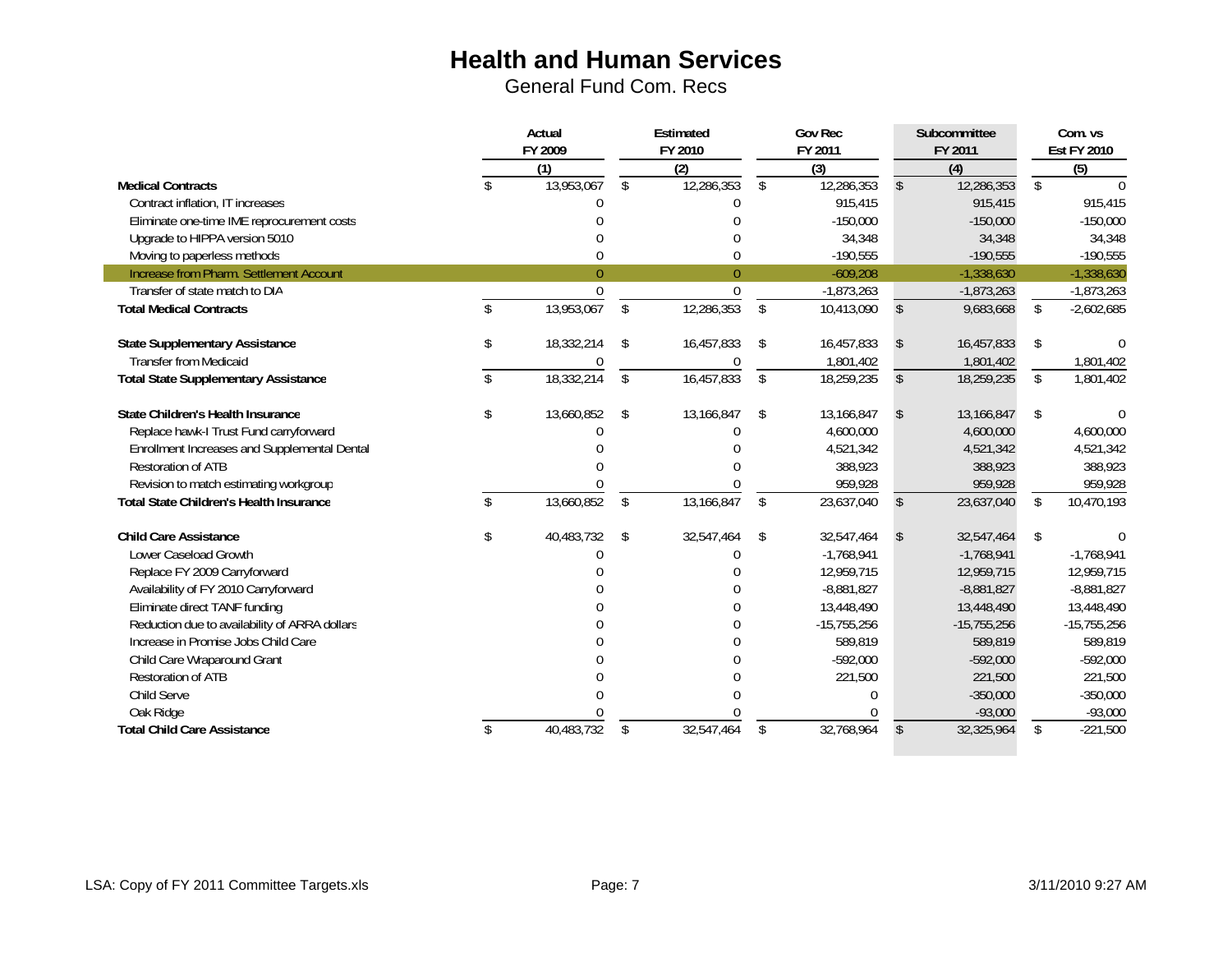General Fund Com. Recs

|                                              | Actual        |                  |                         | Estimated      |                         | <b>Gov Rec</b><br>FY 2011 |                         | Subcommittee   | Com. vs                   |              |  |
|----------------------------------------------|---------------|------------------|-------------------------|----------------|-------------------------|---------------------------|-------------------------|----------------|---------------------------|--------------|--|
|                                              |               | FY 2009<br>(1)   |                         | FY 2010<br>(2) |                         | (3)                       |                         | FY 2011<br>(4) | <b>Est FY 2010</b><br>(5) |              |  |
| <b>Child and Family Services</b>             | \$            | 88,971,729       | \$                      | 81,532,306     | \$                      | 81,532,306                | $\mathbf{\hat{S}}$      | 81,532,306     | \$                        |              |  |
| Restore lost ARRA dollars                    |               | 0                |                         | 0              |                         | 1,283,699                 |                         | 1,283,699      |                           | 1,283,699    |  |
| Annual FMAP adjustment for Title IV-E        |               | $\Omega$         |                         | $\theta$       |                         | $-46,512$                 |                         | $-46,512$      |                           | $-46,512$    |  |
| Additional available ARRA funds              |               | $\Omega$         |                         | $\theta$       |                         | $-1,387,581$              |                         | $-1,387,581$   |                           | $-1,387,581$ |  |
| <b>Restoration of ATB</b>                    |               | U                |                         | $\theta$       |                         | 1,700,606                 |                         | 1,700,606      |                           | 1,700,606    |  |
| Additional savings annualize the ATB savings |               |                  |                         | $\mathbf{0}$   |                         | $-2,656,995$              |                         | $-2,656,995$   |                           | $-2,656,995$ |  |
| EO Increase Juvenile Court claims IV-E       |               |                  |                         | $\theta$       |                         | 0                         |                         | $-240,000$     |                           | $-240,000$   |  |
| EO Claim IV-E reimbursement for Lic. Homes   |               |                  |                         | $\Omega$       |                         | $\mathbf{0}$              |                         | $-30,000$      |                           | $-30,000$    |  |
| Shelter Care empty beds                      |               | $\Omega$         |                         | $\theta$       |                         | $\mathbf{0}$              |                         | $-500,000$     |                           | $-500,000$   |  |
| Eliminate Multidimensional Pilot             |               | $\Omega$         |                         | $\Omega$       |                         | $\Omega$                  |                         | $-62,500$      |                           | $-62,500$    |  |
| <b>Total Child and Family Services</b>       | $\mathcal{S}$ | 88,971,729       | \$                      | 81,532,306     | \$                      | 80,425,523                | $\mathsf{\$}$           | 79,593,023     | \$                        | $-1,939,283$ |  |
| <b>Adoption Subsidy</b>                      | \$            | 33,656,339       | \$                      | 31,395,307     | \$                      | 31,395,307                | $\mathsf{\$}$           | 31,395,307     | \$                        | $\Omega$     |  |
| Restore lost ARRA dollars                    |               | 0                |                         | 0              |                         | 1,566,628                 |                         | 1,566,628      |                           | 1,566,628    |  |
| Annual FMAP adjustment for Title IV-E        |               | $\Omega$         |                         | $\theta$       |                         | $-122,070$                |                         | $-122,070$     |                           | $-122,070$   |  |
| Lower Caseload Growth                        |               | U                |                         | $\mathbf 0$    |                         | $-313,627$                |                         | $-313,627$     |                           | $-313,627$   |  |
| Continue ATB provider rate reduction         |               | 0                |                         | 0              |                         | $-1,130,931$              |                         | $-1,130,931$   |                           | $-1,130,931$ |  |
| Transfer ATB savings from CFS to Adoption    |               | $\pmb{0}$        |                         | 0              |                         | 2,807,389                 |                         | 2,807,389      |                           | 2,807,389    |  |
| Government Reorg Savings                     |               | $\boldsymbol{0}$ |                         | 0              |                         | $\boldsymbol{0}$          |                         | $-145,800$     |                           | $-145,800$   |  |
| <b>Additional ARRA dollars</b>               |               | $\overline{0}$   |                         | $\mathbf{0}$   |                         | $\overline{0}$            |                         | $-400,000$     |                           | $-400,000$   |  |
| Available Carryforward                       |               | 0                |                         | 0              |                         | $\mathbf 0$               |                         | $-1,800,000$   |                           | $-1,800,000$ |  |
| <b>Total Adoption Subsidy</b>                | \$            | 33,656,339       | \$                      | 31,395,307     | \$                      | 34,202,696                | $\mathsf{\$}$           | 31,856,896     | \$                        | 461,589      |  |
| <b>Family Support Subsidy</b>                | \$            | 1,907,312        | \$                      | 1,522,998      | -\$                     | 1,522,998                 | $\sqrt[6]{\frac{1}{2}}$ | 1,522,998      | \$                        | $\theta$     |  |
| Government Reorg Savings                     |               | 0                |                         | 0              |                         | 0                         |                         | $-355,000$     |                           | $-355,000$   |  |
| <b>Total Family Support Subsidy</b>          | \$            | 1,907,312        | \$                      | 1,522,998      | \$                      | 1,522,998                 | $\mathsf{\$}$           | 1,167,998      | \$                        | $-355,000$   |  |
| <b>Total Conners Training</b>                | \$            | 41,984           | \$                      | 33,622         | $\sqrt[6]{\frac{1}{2}}$ | 33,622                    | \$                      | 33,622         | \$                        | $\Omega$     |  |
| <b>Total MI/MR/DD State Cases</b>            | $\mathsf{\$}$ | 13,067,178       | \$                      | 10,295,207     | $\sqrt[6]{\frac{1}{2}}$ | 10,295,207                | $\mathsf{\$}$           | 10,295,207     | \$                        | $\Omega$     |  |
| <b>Total MH/DD Community Services</b>        | \$            | 18,017,890       | $\sqrt[6]{\frac{1}{2}}$ | 14,211,100     | $\sqrt[6]{\frac{1}{2}}$ | 14,211,100                | \$                      | 14,211,100     | \$                        | $\Omega$     |  |
| <b>Total Volunteers</b>                      | \$            | 105,717          | \$                      | 84,660         | \$                      | 84,660                    | \$                      | 84,660         | \$                        | $\theta$     |  |
| <b>Total Family Planning</b>                 | \$            | 738,750          | \$                      | $-45,654$      | \$                      | $\pmb{0}$                 | $\sqrt[6]{\frac{1}{2}}$ | $\overline{0}$ | $\sqrt[6]{}$              | 45,654       |  |
| <b>Total Pregnancy Counseling</b>            | \$            | 197,000          | \$                      | 71,688         | \$                      | 71,688                    | \$                      | $\overline{0}$ | $\overline{\$}$           | $-71,688$    |  |

LSA: Copy of FY 2011 Committee Targets.xls **Exercise 2012** Page: 8 3/11/2010 9:27 AM